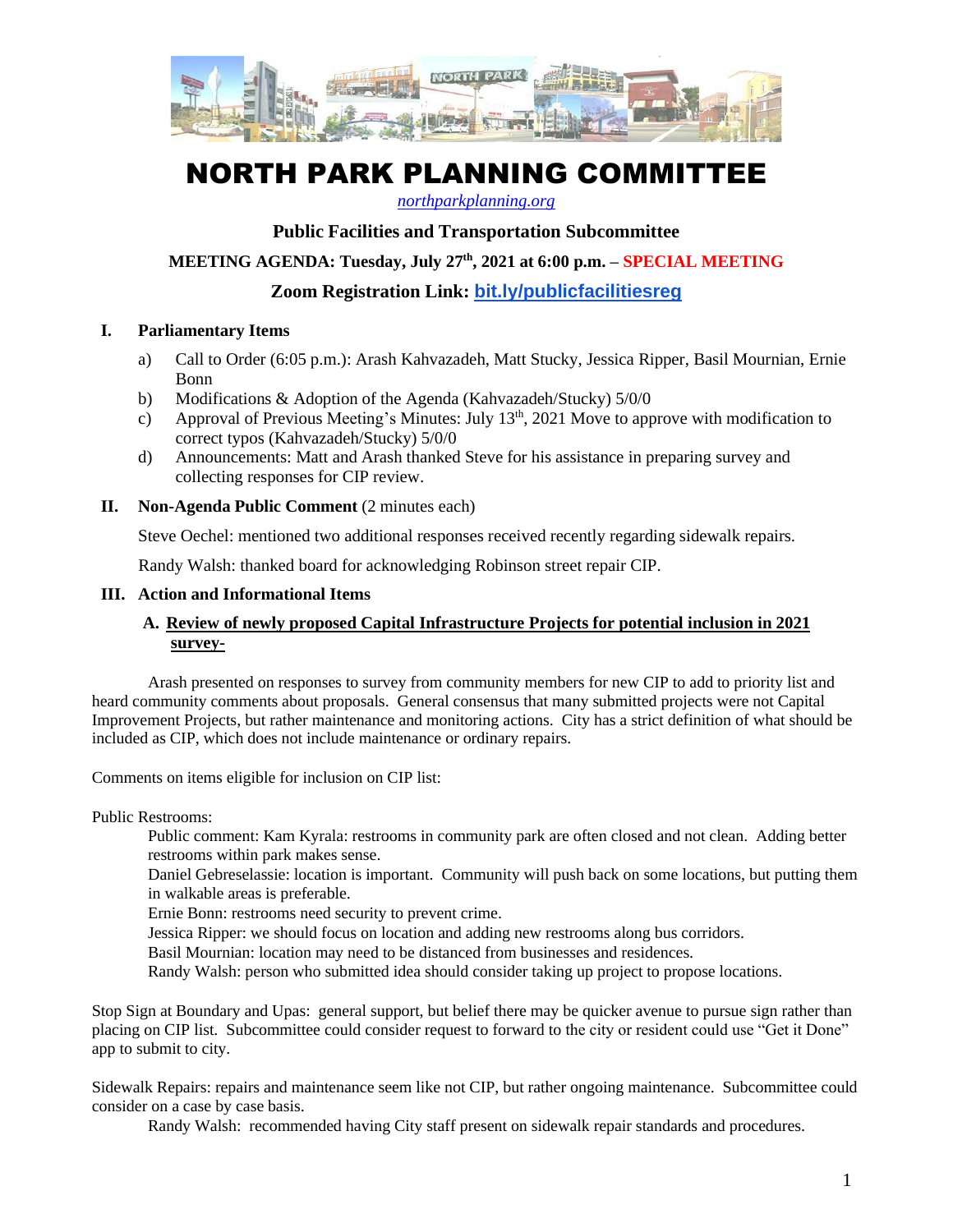Following overview, discussion of each submission:

1. Monitoring of 30th Street bike lanes

Arash: Not a CIP, but add to subcommittee's "unfinished business" agenda for future follow up. Ernie: some items regarding meters and adding angled parking should be referred to Mid-City Parking District. Agreement to monitor separately.

2. Removal of 30th Street Bike Lanes: Ernie supports discussing with parking district. No support for adding to CIP list.

Public Comment: Rob Matlock: supports adding to CIP list and also would like to see sidewalk repairs added.

- 3. Graffiti: general consensus that not eligible for CIP list
- 4. Demolish Senior Center: assuming the same as the adult center, board consensus that already on CIP priority list so doesn't need to be added.
- 5. Residential Improvement District Funding: board consensus this doesn't quality for CIP list.
- 6. Increase available public restrooms:

Arash: would be CIP, but need for information on location and security.

Ernie: Don't add to CIP list, but coordinate with MAD

Basil: supports adding to list

Matt: supports idea generally, but more work needs to be done to find acceptable locations and consider maintenance and security. Supports board working on as agenda item but not adding to list.

- 7. Stop Sign: Arash: easier to achieve with Get it Done App or working separately with City. Board consensus that not eligible for CIP list.
- 8. Sidewalk repair: general interest, but consensus that general sidewalk repairs would not qualify for CIP list.

In light of no interest in adding any proposed item to CIP list, item was tabled with no motion.

#### **VI. Adjournment**

#### **Next PF&T Subcommittee meeting date: Tuesday, Aug 10th, 2021**

For information about the PF&T Subcommittee please visit [northparkplanning.org](http://www.northparkplanning.org/) or contact the Chair, Arash Kahvazadeh, at *[arash.kahvazadeh@gmail.com](mailto:arash.kahvazadeh@gmail.com) or (858) 717-3420.*

*\*Subcommittee Membership & Quorum: When all 15 elected NPPC Board Member seats are filled, the maximum total of seated (voting) PF&T Subcommittee members is 13 (up to 7 elected NPPC Board Members and up to 6 seated North Park community* members). To constitute a quorum, a majority of the seated PF&T Subcommittee members must be elected NPPC Board Members.

*Community Voting Members: North Park residents and business owners may gain PF&T Subcommittee voting rights by becoming a* General Member of the NPPC and by attending three PF&T Subcommittee meetings. Please sign-in on the meeting attendance list and *notify the Chair or Vice-Chair if you are attending to gain Subcommittee voting rights.*

*North Park Planning Committee meetings are held on the second floor of the North Park Christian Fellowship (2901 North Park Way, 2 nd Floor), on the third Tuesday of each month, at 6:30 pm. The next scheduled NPPC meeting is on August 18th, 2020. NPPC Agendas are posted in the North Park Main Street window at 3939 Iowa St #2.*